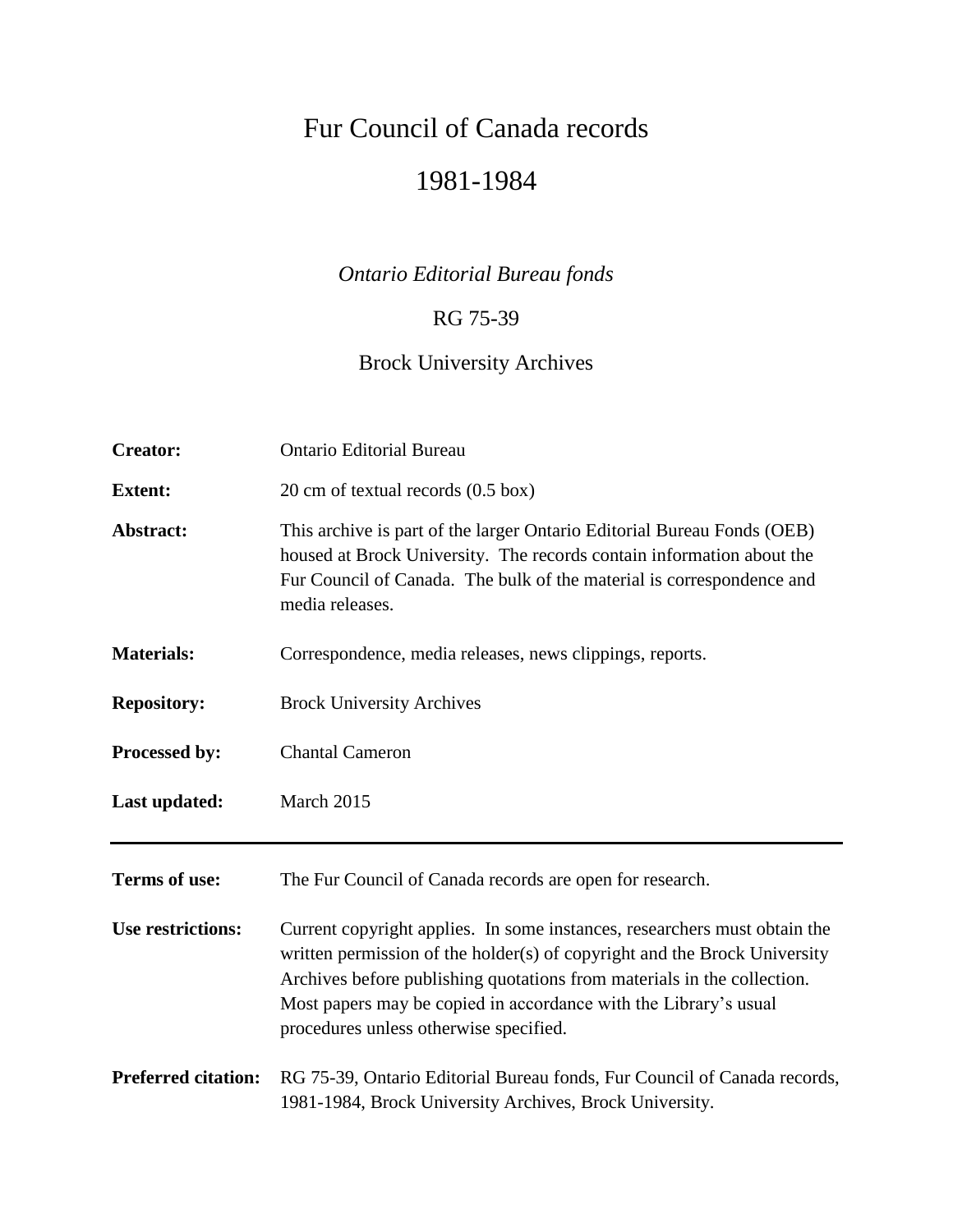**Acquisition info.:** This collection is part of the Ontario Editorial Bureau Fonds, donated by Lou Cahill in November, 1997.

#### **Administrative history:**

The Fur Council of Canada is an association that represents people working in all sectors of the Canadian fur trade, including trappers, processors, designers, manufacturers and retail furriers. The association aims to "promote, defend and enhance the professional, economic, social and moral interests of our members". The Council supports fair trading practices for the benefit of producers and artisans; the responsible use of renewable resources; partnerships between the fur trade and other sectors of the Canadian and international fashion industry; and innovative use of fur by young designers.

> Source: Fur Council of Canada website <http://www.furcouncil.com/aboutus.aspx> Retrieved 2015/03/10

#### **Scope and content:**

The records contain material about the Fur Council of Canada. The bulk of the material is correspondence and media releases. Some news clippings, reports, newsletters and booklets are also included. Duplicates were removed and discarded. Within folders, material is arranged chronologically.

#### **Organization:**

The records were organized into two series:

Series I: Administrative, 1981-1984 Sub-series A: Correspondence, 1981-1984 Sub-series B: Reports, 1981, 1984

Series II: Promotional material, 1981-1984